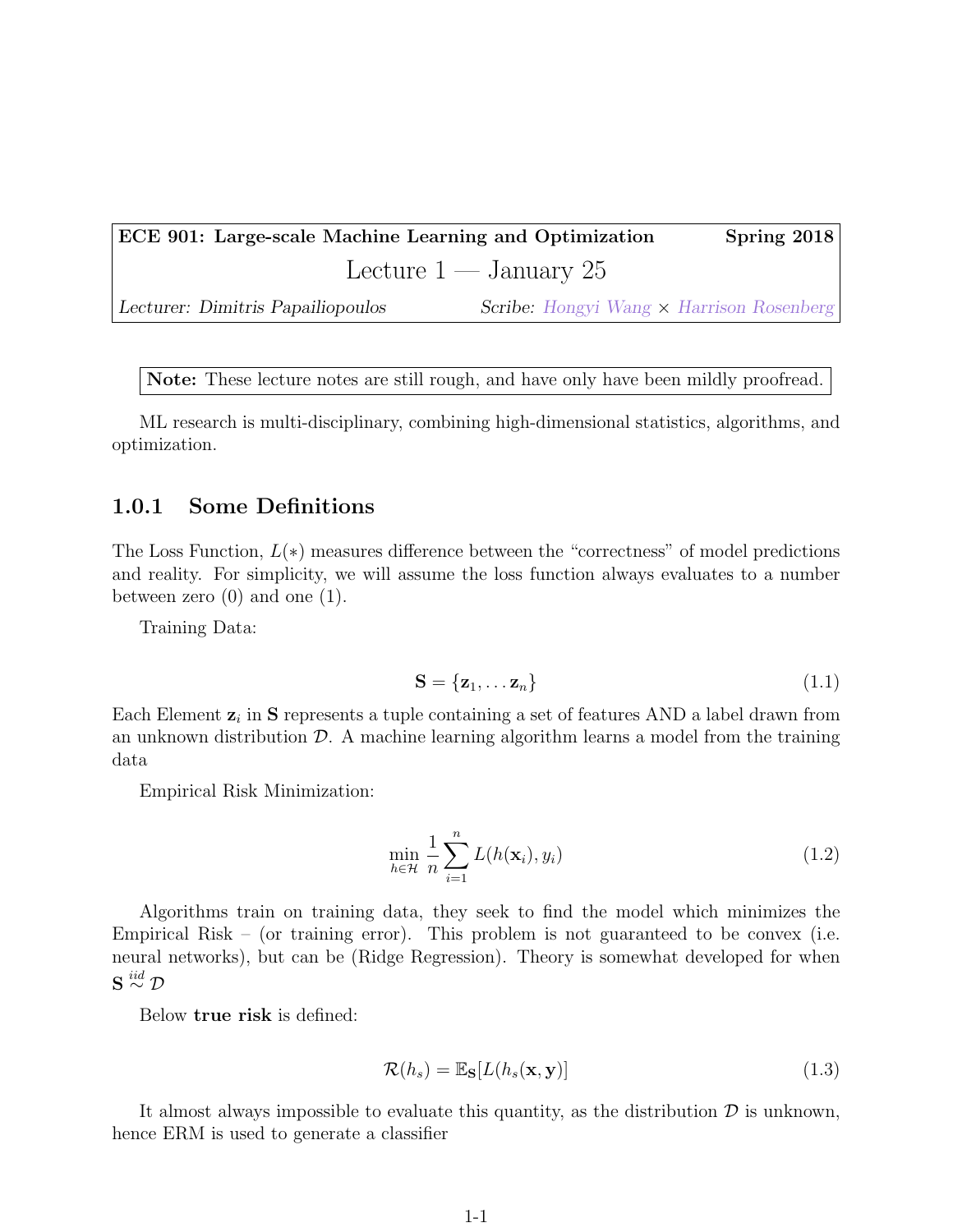More key terms you should be familiar with from past ML courses: training, validation, test, cross-validation, hold-out set. Please review them.

This lecture focuses on the following questions:

- When is Empirical Risk Minimization a good estimation for true risk (does ERM concentrate about the true risk)?
- How does the choice of the model affect the concentration of the empirical risk?

TL;DR: find a hypothesis  $h_{\mathcal{S}} \in \mathcal{H}$  with small True Risk (Equation [\(1.3\)](#page-0-0))

## 1.0.2 Generalization

The generalization of a hypothesis  $h$  is a function of the following:

•S •  $n \bullet \mathcal{H} \bullet \mathcal{D} \bullet$  Training Algorithm

One way to determine generalization is PAC learning, often associated with [Hoeffding](https://en.wikipedia.org/wiki/Hoeffding%27s_inequality) [Inequality](https://en.wikipedia.org/wiki/Hoeffding%27s_inequality). In the interest of avoiding redundancy, it is defined in the linked Wikipedia page. The inequality is rather powerful because you do not need to know much about x. You just need to know if the distribution is sub-Gaussian! That being said, you only get a bound on your estimation error, not approximation error. Which is suboptimal. Another concentration inequality of interest is Bernstein's inequality, which provides a bound on the deviation from the mean.

Hoeffding's Inequality can be used to answer questions such as: "How many samples do I need to guarantee that  $\mathbf{S}_n = \mathbb{E}[S_n] \pm \epsilon$  with probability  $1 - \delta$ ?"

For example:

$$
\delta = 2e^{-n\epsilon^2} \implies n = \mathcal{O}\left(\frac{(\log(\frac{1}{\delta}))}{\epsilon^2}\right)
$$

A set of important assumptions to use Hoeffding's Inequality:

- $h \in \mathcal{H}$  is independent of **S**.
- $\mathcal{R}_i[h] = L(h(\mathbf{x}_i, y_i)) \Rightarrow \mathcal{R}_i$  is true risk of each predictor h trained on the i.i.d. samples of S.
- $\mathcal{\hat{R}}_{\mathbf{S}}[h] = \frac{1}{n} \sum_{i=1}^{n}$ i  $\mathcal{R}_i[h] \rightarrow \text{The empirical risk of each predictor } h \text{ as calculated on } S$